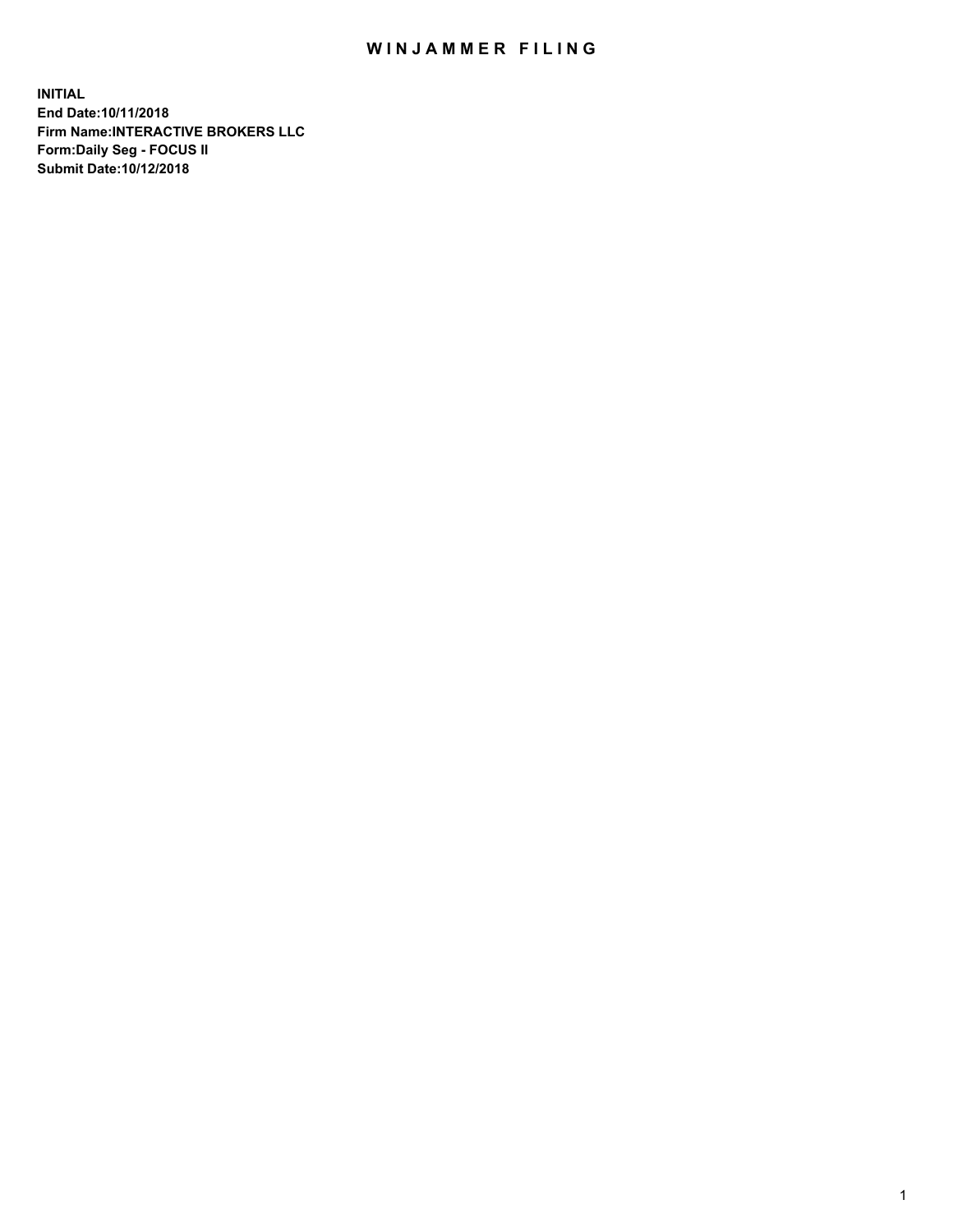**INITIAL End Date:10/11/2018 Firm Name:INTERACTIVE BROKERS LLC Form:Daily Seg - FOCUS II Submit Date:10/12/2018 Daily Segregation - Cover Page**

| Name of Company                                                                                                                                                                                                                                                                                                                | <b>INTERACTIVE BROKERS LLC</b>                                                                  |
|--------------------------------------------------------------------------------------------------------------------------------------------------------------------------------------------------------------------------------------------------------------------------------------------------------------------------------|-------------------------------------------------------------------------------------------------|
| <b>Contact Name</b>                                                                                                                                                                                                                                                                                                            | James Menicucci                                                                                 |
| <b>Contact Phone Number</b>                                                                                                                                                                                                                                                                                                    | 203-618-8085                                                                                    |
| <b>Contact Email Address</b>                                                                                                                                                                                                                                                                                                   | jmenicucci@interactivebrokers.c<br>om                                                           |
| FCM's Customer Segregated Funds Residual Interest Target (choose one):<br>a. Minimum dollar amount: ; or<br>b. Minimum percentage of customer segregated funds required:% ; or<br>c. Dollar amount range between: and; or<br>d. Percentage range of customer segregated funds required between:% and%.                         | $\overline{\mathbf{0}}$<br>$\overline{\mathbf{0}}$<br>155,000,000 245,000,000<br>0 <sub>0</sub> |
| FCM's Customer Secured Amount Funds Residual Interest Target (choose one):<br>a. Minimum dollar amount: ; or<br>b. Minimum percentage of customer secured funds required:%; or<br>c. Dollar amount range between: and; or<br>d. Percentage range of customer secured funds required between:% and%.                            | $\overline{\mathbf{0}}$<br>$\overline{\mathbf{0}}$<br>80,000,000 120,000,000<br>0 <sub>0</sub>  |
| FCM's Cleared Swaps Customer Collateral Residual Interest Target (choose one):<br>a. Minimum dollar amount: ; or<br>b. Minimum percentage of cleared swaps customer collateral required:% ; or<br>c. Dollar amount range between: and; or<br>d. Percentage range of cleared swaps customer collateral required between:% and%. | $\overline{\mathbf{0}}$<br>$\underline{\mathbf{0}}$<br>0 <sub>0</sub><br>0 <sub>0</sub>         |

Attach supporting documents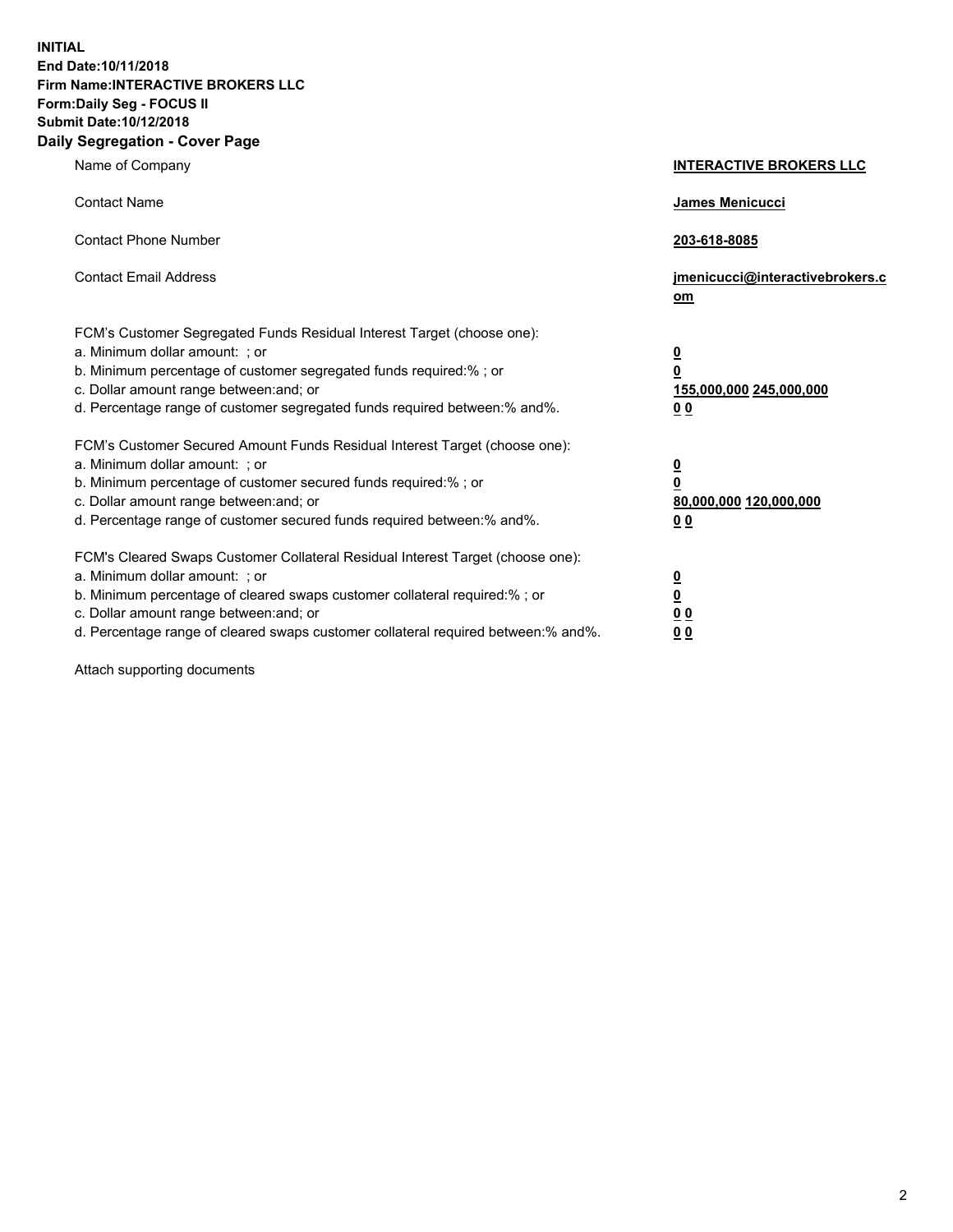## **INITIAL End Date:10/11/2018 Firm Name:INTERACTIVE BROKERS LLC Form:Daily Seg - FOCUS II Submit Date:10/12/2018**

|     | <b>Daily Segregation - Secured Amounts</b>                                                  |                                   |
|-----|---------------------------------------------------------------------------------------------|-----------------------------------|
|     | Foreign Futures and Foreign Options Secured Amounts                                         |                                   |
|     | Amount required to be set aside pursuant to law, rule or regulation of a foreign            | $0$ [7305]                        |
|     | government or a rule of a self-regulatory organization authorized thereunder                |                                   |
| 1.  | Net ledger balance - Foreign Futures and Foreign Option Trading - All Customers             |                                   |
|     | A. Cash                                                                                     | 447,916,633 [7315]                |
|     | B. Securities (at market)                                                                   | $0$ [7317]                        |
| 2.  | Net unrealized profit (loss) in open futures contracts traded on a foreign board of trade   | $-2,523,832$ [7325]               |
| 3.  | Exchange traded options                                                                     |                                   |
|     | a. Market value of open option contracts purchased on a foreign board of trade              | 422,145 [7335]                    |
|     | b. Market value of open contracts granted (sold) on a foreign board of trade                | $-90,148$ [7337]                  |
| 4.  | Net equity (deficit) (add lines 1. 2. and 3.)                                               | 445,724,798 [7345]                |
| 5.  | Account liquidating to a deficit and account with a debit balances - gross amount           | 22,136 [7351]                     |
|     | Less: amount offset by customer owned securities                                            | 0 [7352] 22,136 [7354]            |
| 6.  | Amount required to be set aside as the secured amount - Net Liquidating Equity              | 445,746,934 [7355]                |
|     | Method (add lines 4 and 5)                                                                  |                                   |
| 7.  | Greater of amount required to be set aside pursuant to foreign jurisdiction (above) or line | 445,746,934 [7360]                |
|     | 6.                                                                                          |                                   |
|     | FUNDS DEPOSITED IN SEPARATE REGULATION 30.7 ACCOUNTS                                        |                                   |
| 1.  | Cash in banks                                                                               |                                   |
|     | A. Banks located in the United States                                                       | 60,000,000 [7500]                 |
|     | B. Other banks qualified under Regulation 30.7                                              | 0 [7520] 60,000,000 [7530]        |
| 2.  | Securities                                                                                  |                                   |
|     | A. In safekeeping with banks located in the United States                                   | 397,781,565 [7540]                |
|     | B. In safekeeping with other banks qualified under Regulation 30.7                          | 0 [7560] 397,781,565 [7570]       |
| 3.  | Equities with registered futures commission merchants                                       |                                   |
|     | A. Cash                                                                                     | $0$ [7580]                        |
|     | <b>B.</b> Securities                                                                        | $0$ [7590]                        |
|     | C. Unrealized gain (loss) on open futures contracts                                         | $0$ [7600]                        |
|     | D. Value of long option contracts                                                           | $0$ [7610]                        |
|     | E. Value of short option contracts                                                          | 0 [7615] 0 [7620]                 |
| 4.  | Amounts held by clearing organizations of foreign boards of trade                           |                                   |
|     | A. Cash                                                                                     | $0$ [7640]                        |
|     | <b>B.</b> Securities                                                                        | $0$ [7650]                        |
|     | C. Amount due to (from) clearing organization - daily variation                             | $0$ [7660]                        |
|     | D. Value of long option contracts                                                           | $0$ [7670]                        |
|     | E. Value of short option contracts                                                          | 0 [7675] 0 [7680]                 |
| 5.  | Amounts held by members of foreign boards of trade                                          |                                   |
|     | A. Cash                                                                                     | 96,332,196 [7700]                 |
|     | <b>B.</b> Securities                                                                        | $0$ [7710]                        |
|     | C. Unrealized gain (loss) on open futures contracts                                         | 9,468,071 [7720]                  |
|     | D. Value of long option contracts                                                           | 422,145 [7730]                    |
|     | E. Value of short option contracts                                                          | -90,148 [7735] 106,132,264 [7740] |
| 6.  | Amounts with other depositories designated by a foreign board of trade                      | $0$ [7760]                        |
| 7.  | Segregated funds on hand                                                                    | $0$ [7765]                        |
| 8.  | Total funds in separate section 30.7 accounts                                               | 563,913,829 [7770]                |
| 9.  | Excess (deficiency) Set Aside for Secured Amount (subtract line 7 Secured Statement         | 118,166,895 [7380]                |
| 10. | Page 1 from Line 8)                                                                         |                                   |
| 11. | Management Target Amount for Excess funds in separate section 30.7 accounts                 | 80,000,000 [7780]                 |
|     | Excess (deficiency) funds in separate 30.7 accounts over (under) Management Target          | 38,166,895 [7785]                 |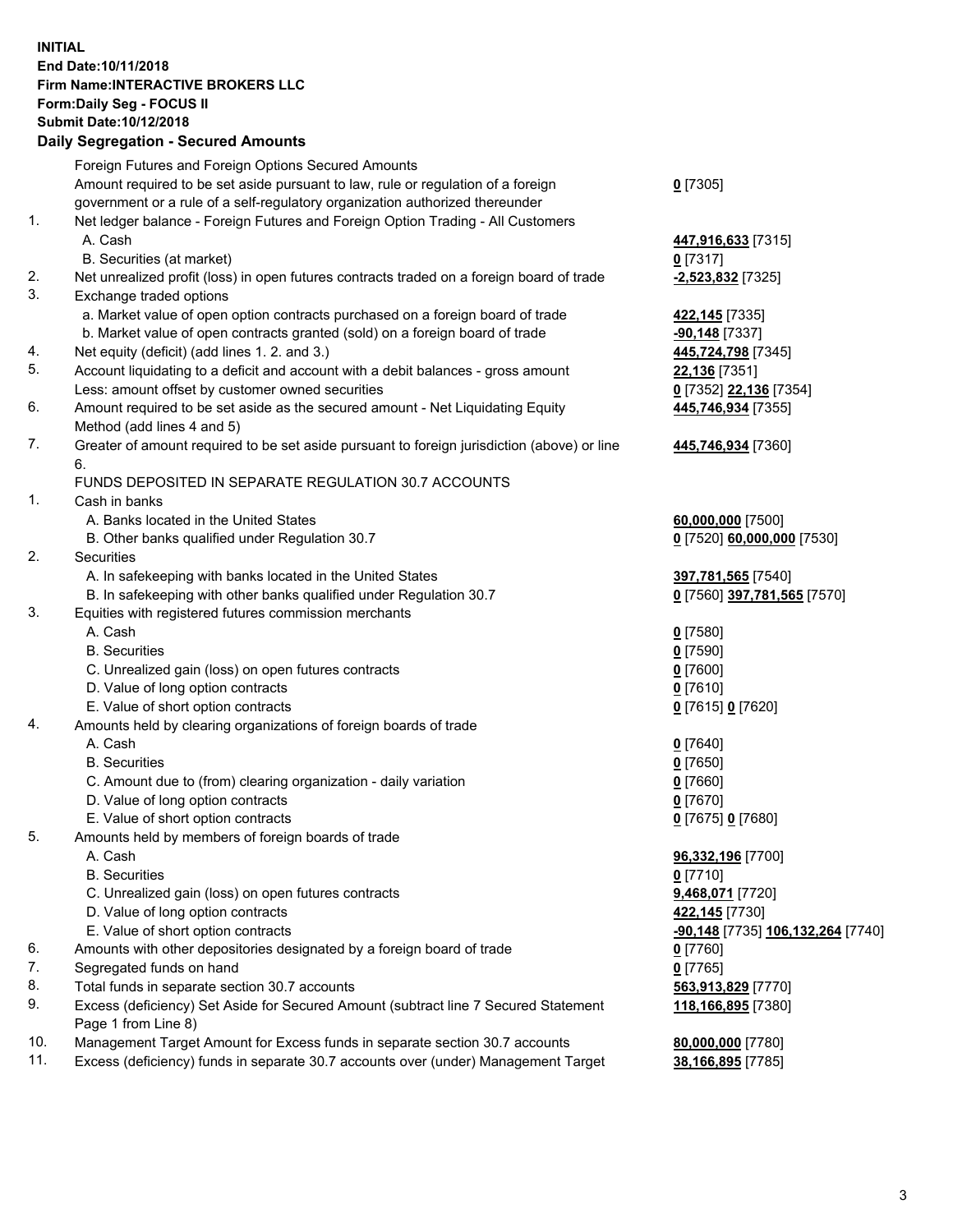**INITIAL End Date:10/11/2018 Firm Name:INTERACTIVE BROKERS LLC Form:Daily Seg - FOCUS II Submit Date:10/12/2018 Daily Segregation - Segregation Statement** SEGREGATION REQUIREMENTS(Section 4d(2) of the CEAct) 1. Net ledger balance A. Cash **4,220,974,295** [7010] B. Securities (at market) **0** [7020] 2. Net unrealized profit (loss) in open futures contracts traded on a contract market **17,774,071** [7030] 3. Exchange traded options A. Add market value of open option contracts purchased on a contract market **401,750,954** [7032] B. Deduct market value of open option contracts granted (sold) on a contract market **-473,306,517** [7033] 4. Net equity (deficit) (add lines 1, 2 and 3) **4,167,192,803** [7040] 5. Accounts liquidating to a deficit and accounts with debit balances - gross amount **271,763** [7045] Less: amount offset by customer securities **0** [7047] **271,763** [7050] 6. Amount required to be segregated (add lines 4 and 5) **4,167,464,566** [7060] FUNDS IN SEGREGATED ACCOUNTS 7. Deposited in segregated funds bank accounts A. Cash **891,577,903** [7070] B. Securities representing investments of customers' funds (at market) **2,119,363,110** [7080] C. Securities held for particular customers or option customers in lieu of cash (at market) **0** [7090] 8. Margins on deposit with derivatives clearing organizations of contract markets A. Cash **4,226,595** [7100] B. Securities representing investments of customers' funds (at market) **1,428,181,686** [7110] C. Securities held for particular customers or option customers in lieu of cash (at market) **0** [7120] 9. Net settlement from (to) derivatives clearing organizations of contract markets **883,712** [7130] 10. Exchange traded options A. Value of open long option contracts **401,972,669** [7132] B. Value of open short option contracts **-473,544,054** [7133] 11. Net equities with other FCMs A. Net liquidating equity **0** [7140] B. Securities representing investments of customers' funds (at market) **0** [7160] C. Securities held for particular customers or option customers in lieu of cash (at market) **0** [7170] 12. Segregated funds on hand **0** [7150] 13. Total amount in segregation (add lines 7 through 12) **4,372,661,621** [7180] 14. Excess (deficiency) funds in segregation (subtract line 6 from line 13) **205,197,055** [7190] 15. Management Target Amount for Excess funds in segregation **155,000,000** [7194] **50,197,055** [7198]

16. Excess (deficiency) funds in segregation over (under) Management Target Amount Excess